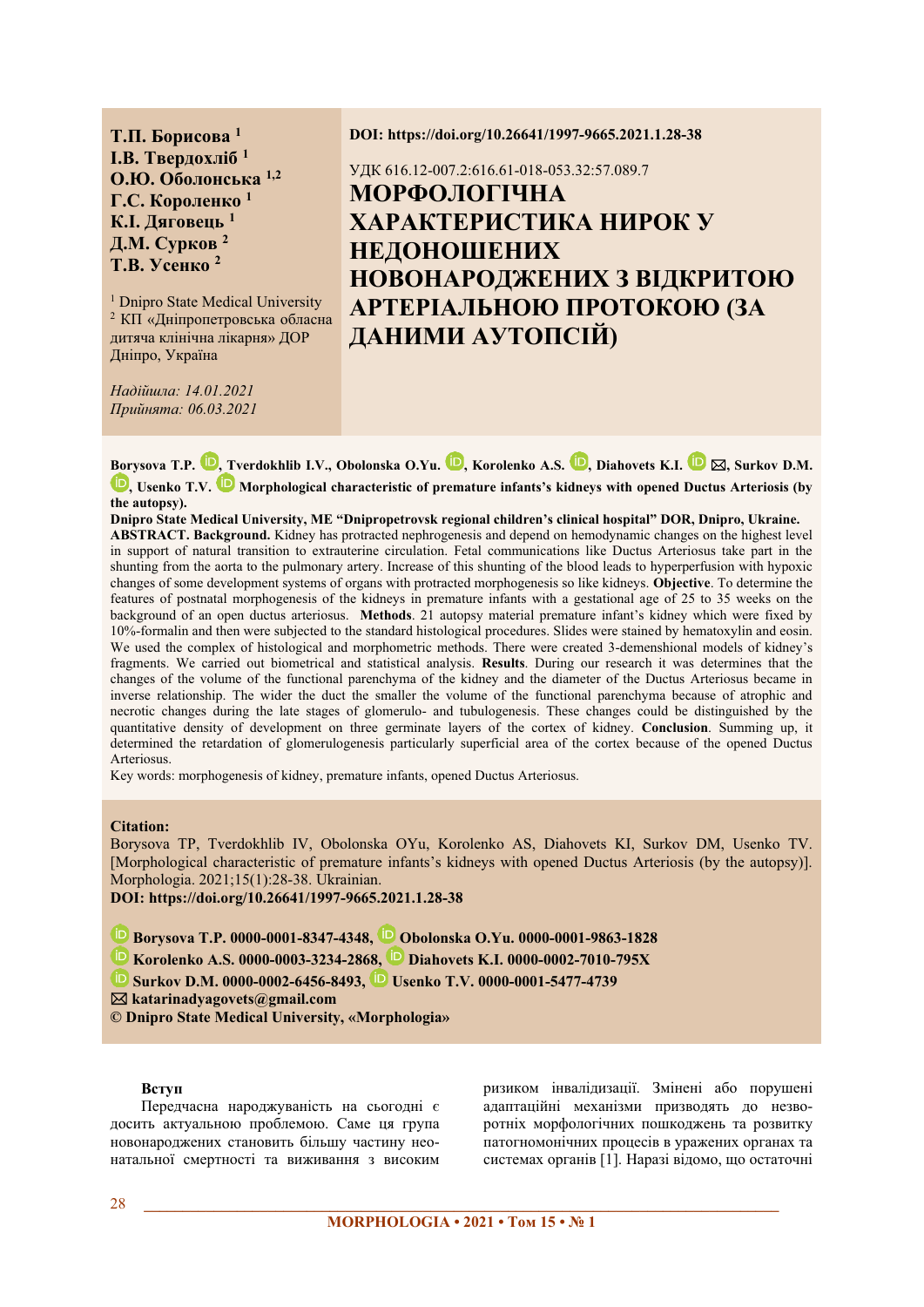етапи нефрогенезу людини відбуваються після 36 тижнів пренатального онтогенезу. До того ж основна кількість функціонуючих нефронів, особливо кіркової зони нирки, досягає свого повноцінного морфологічного розвитку у пізньому пренатальному та ранньому постнатальному періолі онтогенезу [2].

Виходячи з цього, необхідно додати, що нирка з властивим їй триваючим нефрогенезом максимально вразлива до гемодинамічних змін, що супроводжують природний перехід до позаутробного кровообігу. Посилене шунтування крові з аорти в легеневу артерію за рахунок відкритої артеріальної протоки (ВАП) призводить до системної гіпоперфузіі з очевидним характерним розвитком гіпоксії [3]. Досить актуальним на сьогодні залишається факт впливу ВАП на розвиток бронхолегеневої дисплазії, некротизуючого ентероколіту, ретинопатії та внутрішньошлуночкових крововиливів. Але на жаль, досі поза увагою залишається вплив ВАП на морфофункціональні особливості нирок, які неабияк вразливі у ранньому неонатальному періоді, з урахуванням пролонгації їхнього розвитку до періоду статевого дозрівання [4].

Роботи, які присвячені нефрогенезу у теперішній час направлені на вивченні лінійності розвитку нирки, тривалості морфогенезу після пологів і вплив факторів навколишнього середовища на цей процес [5; 6]. Доведено, що передчасне народження і затримка внутрішньоутробного розвитку є причиною олігонефронії та розвитку аномальних клубочків [7]. Причому частка аномальних клубочків може коливатись від 0,2% до 18% [8].

Метою цього дослідження було вивчення морфології нирок і особливості їхнього морфогенезу у нелоношених новонароджених з ВАП.

# **Матеріали та методи**

Дослідження було мультицентрове, відкрите, проспективне, зі стратифікацією за строком recrauiï та наявністю ВАП. Критерії включення: недоношені новонароджені 25-35 тижнів, які народились живими та померли у віці однієї та більше лоби життя.

Матеріалом слугував аутопсійний матеріал нирок 21 померлого недоношеного новонародженого строком гестації від 25 до 35 тижнів, які перебували на лікуванні у 2017-2019 роках у відділеннях інтенсивної терапії для новонароджених КП «Дніпропетровський обласний перинатальний центр зі стаціонаром» ДОР», КП «Дніпропетровська обласна дитяча клінічна лікарня» ДОР», КЗ «Дніпропетровський клінічний медичний центр матері та дитини ім. проф. Руднєва» ДОР» з послідуючою аутопсією в патоморфологічному відділенні КП «Дніпропетровська обласна дитяча клінічна лікарня» Дніпропетровської обласної ради». Патологоанатомічниі діагнози: Недоношеність. Асфіксія в пологах (6 новонароджених), відкрита артеріальна протока (21), респіраторний дистрес-синдром тяжкого ступеню (15). Дослідження узгоджене з етичним комітетом КП «Дніпропетровська обласна дитяча клінічна лікарня» Дніпропетровської обласної ради», зі згодою батьків на розтин тіла. Критерії виключення: затримка внутрішньоутробного розвитку, вроджені вади розвитку нирок, сепсис.

Розподіл за статтю: хлопчики - 14 (66,7 %), дівчатка - 7 (33,3 %). Гестаційний вік в середньому складав 28,25±3,98 тижнів. Середня маса тіла при народженні була 1155,47  $\pm$  521,13 г. Респіраторний дистрес-синдром спостерігався в 71,4%, асфіксія в пологах - у 28,6% випадків, ВАП діагностовано у 15(71%) дітей: закритий артеріальний проток - у 6 дітей (28,6%); діаметр ВАП 1 мм у 1 (4.7%) литини: збільшення розміру  $\overline{u}$ іаметра ВАП (2 та більше мм) спостерігалося у 14 (66,6%) дітей; термін життя до 1 дня мали 4 дитини (19%); до 7 діб - 10 дітей (47,7%), до 31 доби- 7 (33,3%) дітей (табл.1).

Таблиня 1

| Показник                                                    | Значення                        |
|-------------------------------------------------------------|---------------------------------|
| Середній гестаційний вік (тиж) (M±SD [min-max])             | $28,25 \pm 3,98$ [25-36]        |
| До 29 тиж n $(\% )$                                         | $8(38,1\%)$                     |
| 29-31 тиж n $(\% )$                                         | $7(33,3\%)$                     |
| 32-36 тиж n $(\% )$                                         | $6(28,6\%)$                     |
| Постнатальний вік (тиж) (M±SD) [min-max])                   | $30,71\pm4,78[25-43]$           |
| Середня вага при народженні $(r)(M\pm SD)$ [min-max])       | $1155,47 \pm 521,13$ [580-2650] |
| Середня маса на момент смерті (г) (M±SD) [min-max])         | 1341±607,76 [540-3010]          |
| Співвідношення статі (хлопчики/дівчинки)                    | $14 (66,7\%) / 7 (33,3\%)$      |
| Кількість новонароджених з закритою ВАП, n (%)              | $6(28,6\%)$                     |
| Кількість новонароджених з ВАП 1-1,9 мм, n (%)              | $1(4,7\%)$                      |
| Кількість новонароджених з ВАП 2-2,9мм, п (%)               | $6(28,6\%)$                     |
| Кількість новонароджених з ВАП ≥3мм, n (%)                  | $8(38,1\%)$                     |
| Кількість новонароджених з асфіксією в пологах, n (%)       | $6(28,6\%)$                     |
| Кількість новонароджених з респіраторним дистрес-синдромом, | $15(71,4\%)$<br>$n$ (%)         |

Характеристики обстежуваних померлих недоношених новонароджених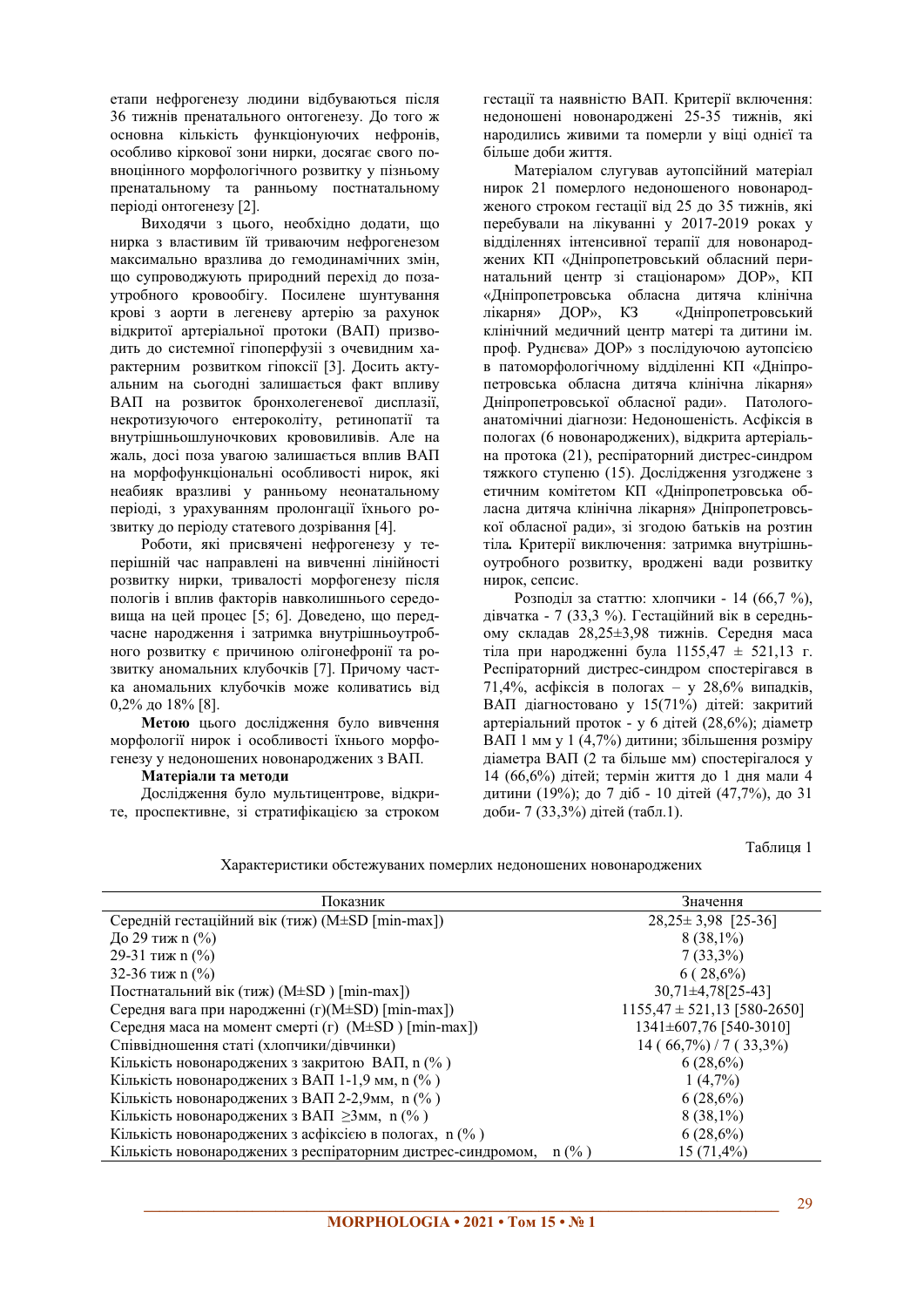При макроскопічному дослідженні звертали увагу на колір, розміри та наявність вад розвитку обох нирок. Оцінка зовнішньої форми нирок проходила за критеріями Л.М. Курзина та співавт. <sup>[9]</sup>.

Для гістологічного дослідження використовувалися шматочки із 5 лілянок правої та лівої нирки, які після фіксації розчином 10%-ого забуференого формаліну та промивки заливались у парапласт.

Гістологічні зрізи виготовляли завтовшки 5 та 7 мкм у трьох проекціях. Горизонтальна проекція застосовувалася у випадках виготовлення серії з метою подальшого моделювання, адже ця проекція дозволяє найбільш адекватно здійснювати реконструкцію трубчастих структур, таких як проксимальні та дистальні канальці, збірні трубочки, приносних та виносних артеріол. Потреба в сагітальній площині зрізу виникала за умов реконструкції, кількісної та якісної характеристики клубочків на різних стадіях розвитку. Отримані зрізи забарвлювалися гематоксиліном та еозином.

Тривимірне комп'ютерне моделювання проводилося за допомогою комплексу програм Microsoft Office Picture Manager, Amira 5.0 Ta 3ds тах 8.0. В роботі проведено не лише відтворення обрисів та характеру поверхні певних об'єктів дослідження, а й розрахунок досліджуваних параметрів: об'єму, площі поверхні та довжини модельованих об'єктів [10].

Під час дослідження були змодельовані фрагменти нирок з різними за формою та структурою клубочків; проксимальні та дистальні канальці, збиральні трубочки; фрагменти приносних та виносних судин. Окремо було змодельовано ниркові тільця з осередковою атрофією, некрозом та крововиливом. Моделі фрагментів нирок з тромбозом субкапсулярних судин набули особливого значення за умов трансформації відповідних ниркових тілець. На етапі моделювання було звернено увагу на коркові субкапсулярні ниркові тільця на більш ранніх стадіях нефрогенезу, які різко відрізнялися за формою та розмірами. Найкритичніші з них також підлягали реконструкції.

Методика морфометричного та стереологічного аналізів, викладена Г.Г. Автанділовим із співавторами [11], застосовувалася з метою кількісної оцінки змін структурних компонентів нирок на різних стадіях морфогенезу у ранніх постнатальних періодах задля співставлення клітинних, тканинних та просторових перебудов за умов нормального розвитку та їхніх порушень при вказаних вище супутніх патологіях.

Враховуючи мету та задачі дослідження, були оцінені морфологічні показники нирок в залежності від строку гестації та навності ВАП.

Біометричний аналіз за лопомогою метолів варіаційної статистики лозволив виконати кількісну обробку досліджуваного матеріалу.

Морфометричні параметри підлягали подальшій статистичній обробці. Розрахунки проводились за допомогою статистики малих виборок за авторською методикою A.R. Ansari та R.A. Bradley [12]. У ході дослідження були обрані пари перемінних величин, пов'язані логікою онтогенезу, з урахуванням локалізації, особливостей будови трьох типів нефронів: відносна товщина зони кіркових субкапсулярних ниркових тілець та абсолютний об'єм недорозвинених клубочків; абсолютний об'єм паренхіми кіркового субкапсулярного шару нирки та абсолютний об'єм недорозвинених клубочків; об'ємна щільність строми та між'ядерна відстань ендотеліоцитів капілярів розвинених клубочків; зовнішній діаметр кіркових субкапсулярних ниркових тілець та абсолютний об'єм недорозвинених<br>клубочків: зовнішній ліаметр кіркових клубочків: зовнішній ліаметр проміжних ниркових тілець та абсолютний об'єм частково розвинених клубочків; кількісна щільність недорозвинених клубочків та об'ємна щільність паренхіми кіркової речовини нирок. Взаємозв'язок між обраними парами потребував кореляційного аналізу.

Під час проведення математичного аналізу отриманих результатів розрахунки проводились із використанням ліцензійної програми «Statistica» (версія 6.1, серійний номер AGAR 909 E 415822 FA).

## Результати та їх обговорення

Проведений аналіз морфологічних показників нирок в залежності від строку гестації та наявності ВАП показав наступне. Дана патологія переважала у хлопчиків. За умов закритої артеріальної протоки на 25 тижні гестації визначалися недорозвинені клубочки нефронів нирки. що переважно візуалізувались у зоні кіркових субкапсулярних ниркових тілець, яка займала в свою чергу 33,6% (р<0,05) всієї мозкової речовини, що було майже в три рази більше ніж відповідний показник на 30-ій добі гестації за тих же умов. За умов однакової кількості недорозвинених клубочків нефронів нирки ми відмічали тенденцію до зменшення зони кіркових субкапсулярних ниркових тілець. Цей факт підтверджував механізм скорочення об'єму за рахунок стромального компоненту (табл. 2).

Скорочення зони кіркових субкапсулярних ниркових тілець за терміном гестації при збереженій чисельній щільності недорозвинених клубочків кіркової речовини говорить про збільшення інших зон в умовах функціонального навантаження нирки [14]. Так, зона кіркових проміжних ниркових тілець достовірно збільшилася у даному випадку на 28 %, тоді як зона юкстамедулярних – лише на 6% (р < 0,05). У зоні проміжних кіркових ниркових тілець значно виражені крововиливи в строму нирок у виглялі дифузних діапедезних геморагій, поодинокі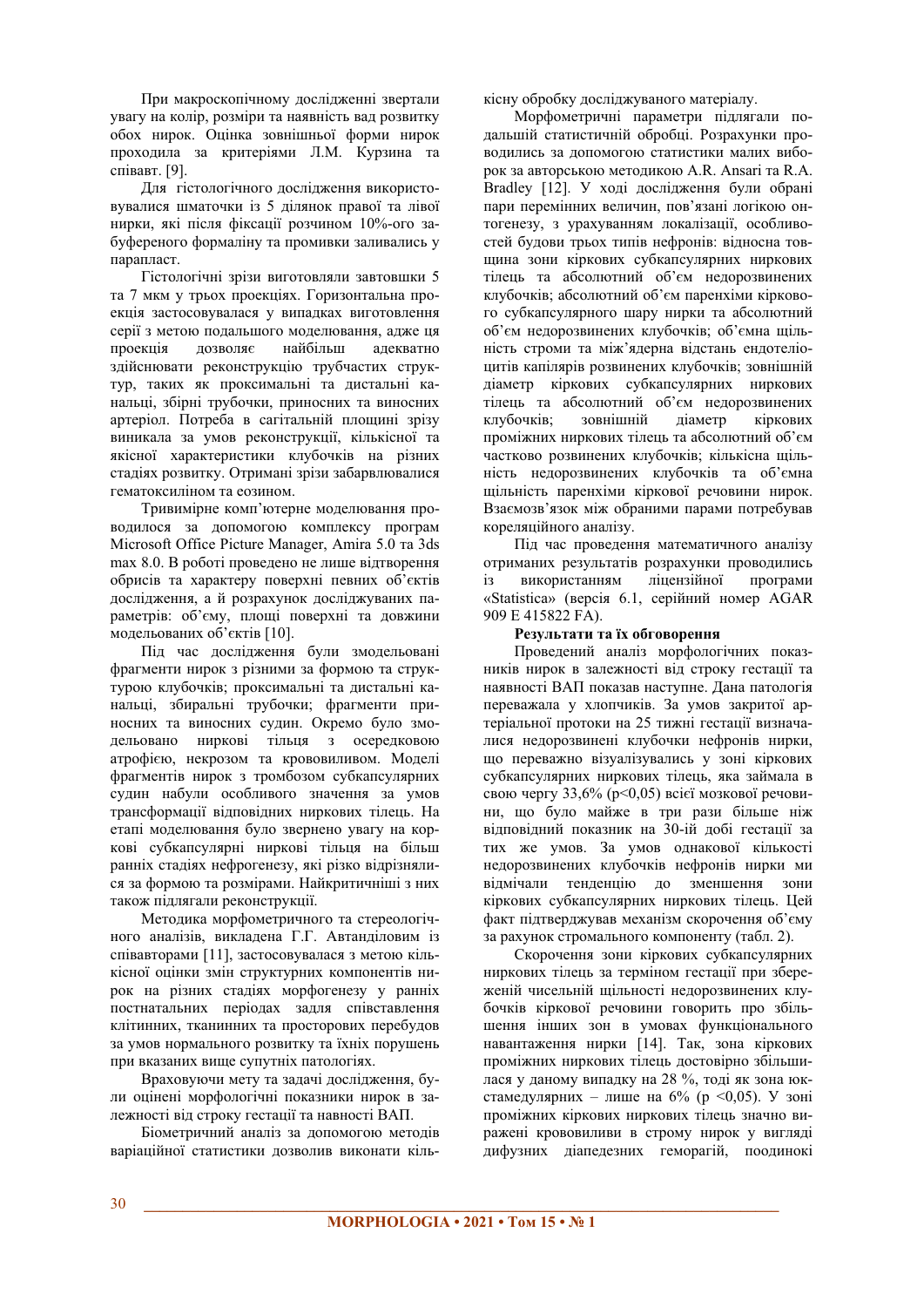ділянки атрофії та некрозу клубочків і набухання ендотеліоцитів капілярів. При цьому об'ємна щільність паренхіми залишається статистично

вагомо на 22,8 % більшою за відповідну щільність строми (рис. 1 А, Б).

Таблиця 2

Морфологічні параметри нирок, що знаходяться в залежності від строку гестації та наявності ВАП (до 28 тижня гестації)

|                                                                                        | $\leq$ 28        |                |
|----------------------------------------------------------------------------------------|------------------|----------------|
| Морфометричний параметр                                                                | тиждень гестації |                |
|                                                                                        | $BA\Pi +$        | $BAII-$        |
|                                                                                        | $n=6$            | $n=2$          |
| відносна товщина зони кіркових субкапсулярних ниркових тілець %;                       | $31,3 \pm 3,2$   | $60,2 \pm 6,1$ |
| відносна товщина зони кіркових проміжних ниркових тілець %;                            | $57,5 \pm 5,6$   | $25,1 \pm 2,5$ |
| відносна товщина зони юкстамедулярних ниркових тілець %;                               | $11,2\pm 1,1$    | $14,7 \pm 1,5$ |
| абсолютний об'єм зони кіркових субкапсулярних ниркових тілець                          | $7,9 \pm 0,8$    | $8,3\pm0,9$    |
| $x10^5$ MKM <sup>3</sup> ;                                                             |                  |                |
| абсолютний об'єм зони кіркових проміжних ниркових тілець х105                          | $0,85 \pm 0,09$  | $1,1\pm0,1$    |
| $MKM^3$ ;                                                                              |                  |                |
| абсолютний об'єм зони юкстамедулярних ниркових тілець $x10^5$ мкм <sup>3</sup> ;       | $5,2\pm0,6$      | $3,4\pm0,4$    |
| абсолютний об'єм строми кіркової речовини нирки х10 <sup>5</sup> мкм <sup>3</sup> ;    | $32\pm3.2$       | $17 + 1,7$     |
| абсолютний об'єм паренхіми кіркової речовини нирки х10 <sup>5</sup> мкм <sup>3</sup> ; | $17,6 \pm 1,8$   | $25,6 \pm 2,6$ |
| між'ядерна відстань ендотеліоцитів капілярів зони кіркових субкап-                     | $5,5 \pm 0,6$    | $7,1\pm0,7$    |
| сулярних ниркових тілець, мкм.                                                         |                  |                |
| між'ядерна відстань ендотеліоцитів капілярів<br>кіркових<br>зони                       | $8,6 \pm 0.7$    | $11 \pm 1,1$   |
| проміжних ниркових тілець, мкм.                                                        |                  |                |
| між'ядерна відстань ендотеліоцитів капілярів зони юкстамедулярних                      | $7,12\pm0,7$     | $8\pm0.8$      |
| ниркових тілець, мкм.                                                                  |                  |                |
| об'ємна щільність паренхіми кіркової речовини нирки %;                                 | $35\pm3.5$       | 59±5,9         |
| об'ємна щільність строми кіркової речовини нирки %;                                    | $65 \pm 6,5$     | $41\pm4,1$     |
|                                                                                        |                  |                |
| абсолютна кількість недорозвинених клубочків кіркової речовини                         | $281 \pm 28,1$   | $164 \pm 16,4$ |
| нирки, шт.;                                                                            |                  |                |
| кількісна щільність недорозвинених клубочків кіркової речовини нир-                    | $1,0\pm 0,1$     | $1,3\pm0,2$    |
| ки, мкм-3;                                                                             |                  |                |



Рис.1. Гістологічні зрізи нирки недоношеної дитини на 25 тижні розвитку на межі зони кіркових субкапсулярних та проміжних ниркових тілець (А). Межа зон у збільшенні (Б). У червоному колі ділянка крововиливу в інтерстицій. Забарв-<br>лення гематоксиліном та еозином. А - ×100. Б – ×1000.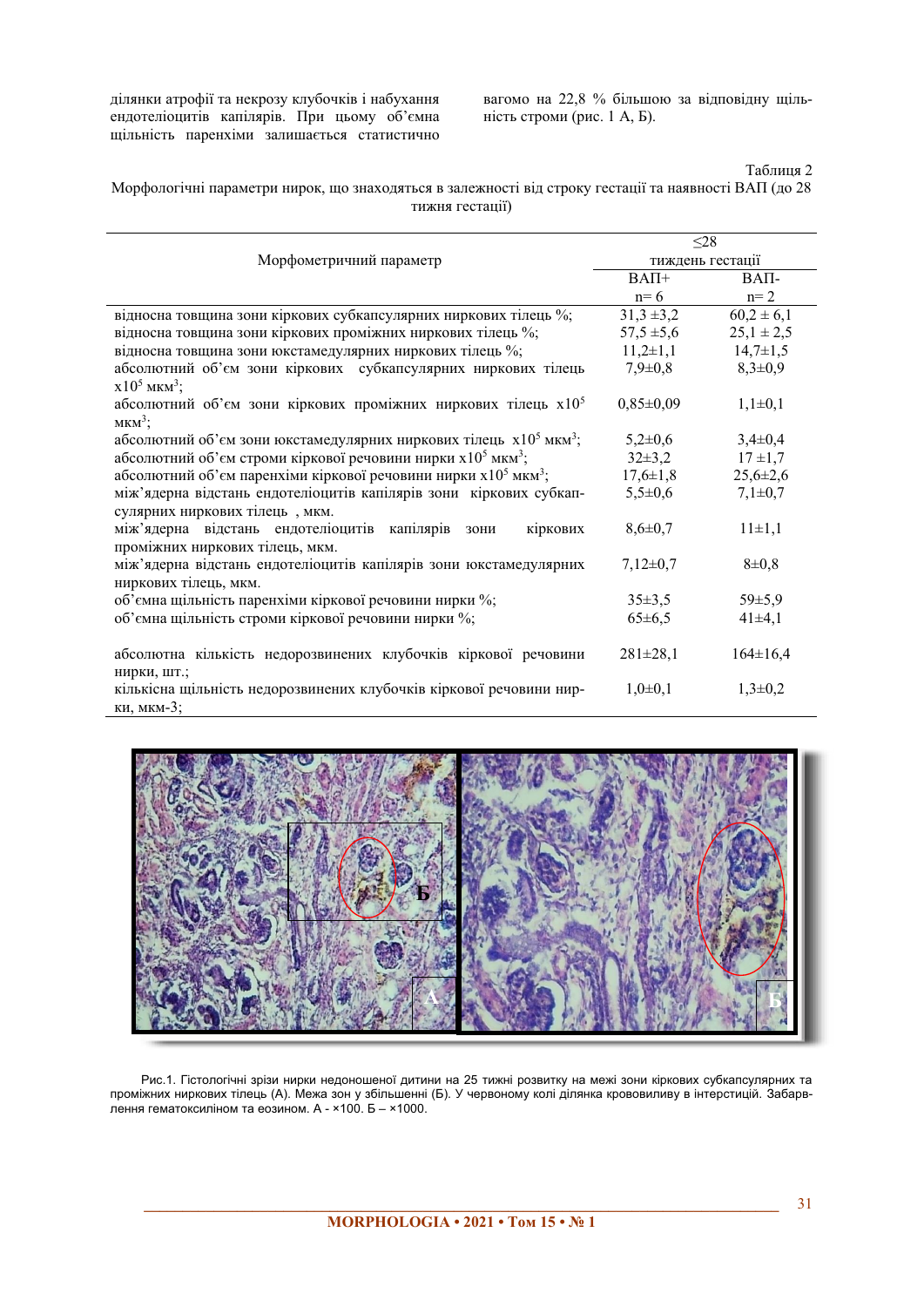Гістогенез нирок за умови відкритої артеріальної протоки до 1мм виглядав з помітним падінням чисельної щільності недорозвинених клубочків кіркової речовини, що ще раз пілтверджує факт появи крововиливів. Так, на 25-ому тижні гестації у нирках відмічаються останні в паренхімі зони кіркових проміжних клубочків. Появу того ж самого феномену можна відмітити у паренхімі нирок померлої дитини в віці 7 діб, народженої на 28 тижні гестації, за умов ВАП з діаметром більше 2 мм. Згідно даним досліджень [15] така уразливість паренхіми у дитини з більшим строком гестації може свідчити про її чутливість до гіпоксемії за умови функціонування ВАП та про ступінь значущості цієї фетальної комунікації у регулювання гемодинаміки плода.

Рял сучасних лослілжень пілтверлжує наше спостереження стосовно того, що динаміка росту діаметра ВАП відповідала відокремленню типових ознак вілмінностей морфогенезу нирок [13, 151. Так, вілмічалося лостовірне паління чисельної щільності недорозвинених клубочків з віком, але статистично вагома тенденція росту даного показника на найменших термінах гестаційного віку була очевидно пов'язана зі збільшенням діаметра артеріальної протоки. Також, порівнюючи результати морфометричного аналізу відповідних показників за умов відкритої на 2 мм артеріальної протоки з попередніми, можна відмітити переважання об'ємної щільності строми над паренхімою кіркової речовини нирки  $(pnc. 2)$ .



Рис. 2. Динаміка об'ємної щільності паренхіми та строми кіркової речовини нирок в залежності від ступеня збільшення діаметра артеріальної протоки.

Примітки: \* - достовірна відмінність між морфометричними показниками у групі без ВАП та ВАП з діаметром 2 мм, р <0,05; \*\* - достовірна відмінність між морфометричними показниками у групі без ВАП та ВАП з діаметром 3 мм, р <0,005; \*\*\* - достовірна відмінність між морфометричними показниками у групі з діаметром ВАП 1 мм та з діаметром ВАП 3 мм, р  $< 0.05$ .

Також, порівнюючи результати морфометричного аналізу відповідних показників за умов відкритої на 2 мм артеріальної протоки з поперелніми, можна вілмітити переважання об'ємної щільності строми над паренхімою кіркової речовини нирки (табл. 2). Падіння показника об'ємної щільності паренхіми перш за все говорить про явища гіаліново-крапельної паренхіматозної дистрофії епітеліоцитів канальців та атрофії ниркових тілець і канальців, що супроводжувалося явищами збільшеного рівня морфологічних аномалій клубочків та затримки їхнього розвитку (рис. 3 А- $\Gamma$ ).

В умовах збільшення діаметра артеріальної протоки до 3 мм відзначалася стабільна картина діапедезних крововиливів у зону кіркових субкапсулярних ниркових тілець нирок померлих недоношених на 25-у, 26-у, 30-у та 34-у тижнях розвитку (табл. 3).

У противагу цьому спостерігалося статистично вагоме збільшення кількісної щільності недорозвинених клубочків кіркової речовини на ранніх термінах гестації у порівнянні із попередньою групою. До цього продовжувало відмічатися падіння показника об'ємної щільності паренхіми у порівнянні із відповідним у попередній групі на 9,3 % (р<0,05) за рахунок підйому відповідного значення об'ємної щільності строми (табл. 4).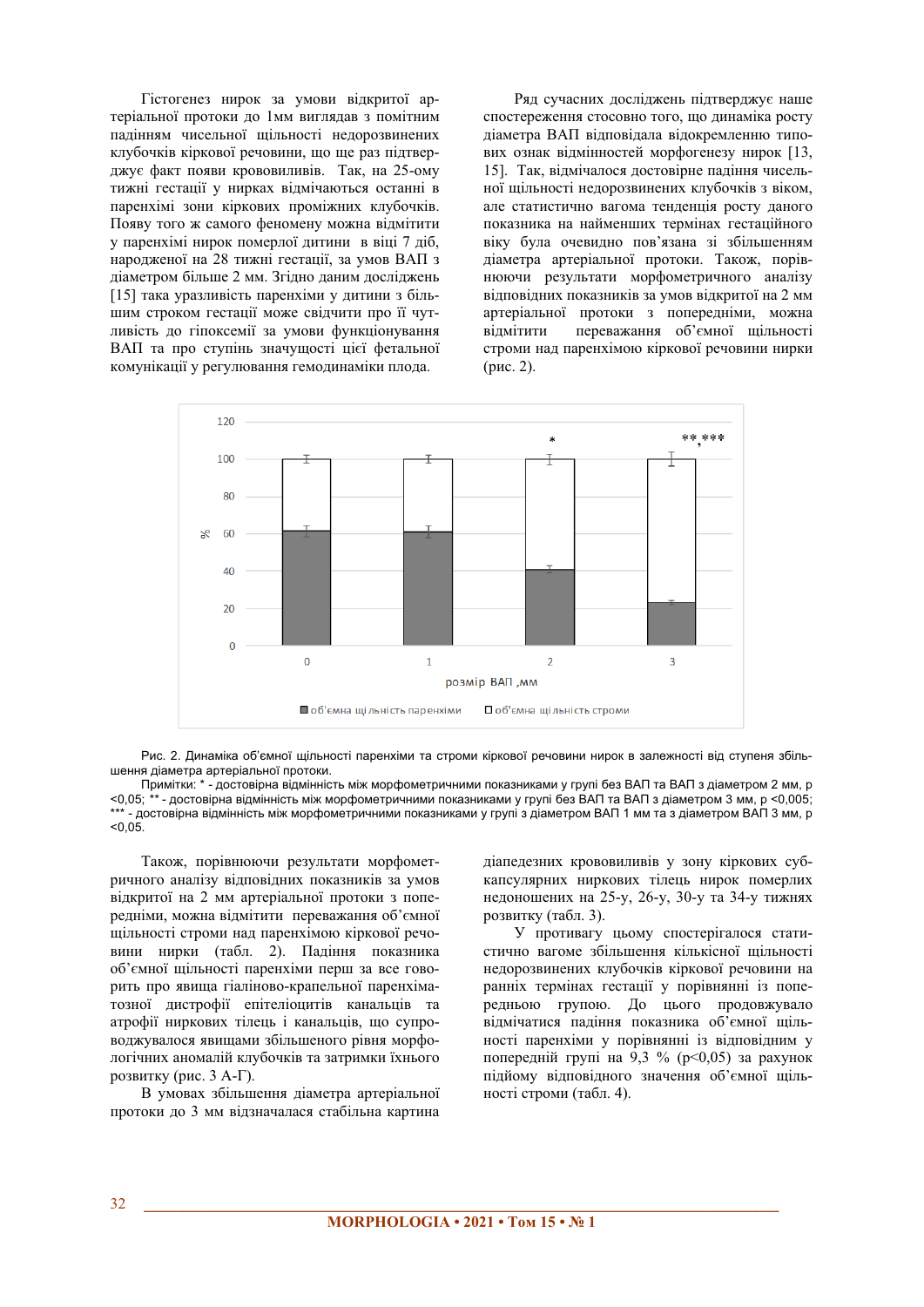

Рис. 3. Гістологічні зрізи нирки недоношеної дитини на 28 тижні гестації, 1 доба гестаційного віку (гестаційний контроль) (А), на 30 тижні гестації, 1 доба постнатального періоду онтогенезу (Б) та на 28 тижні гестації, постконцептуальний вік 30 тижнів, з відкритою артеріальною протокою на момент смерті 2 мм (В, Г). У дитини, яка піддалася гіпоксії, в результаті довгофункціонуючої артеріальної протоки, визначався збільшений рівень морфологічних аномалій клубочків • • эатримка їхнього розвитку відповідно. Забарвлення гематоксиліном та еозином. ×1000.

Це підтверджувалося картиною тотальної атрофії паренхіматозного компоненту кіркової печовини нирок: появою еозинофільних лілянок некротичних мас; заміщення паренхіми клубочків, що були з ознаками перенесених тромбозів, крововиливів, із накопиченням сидерофагів; осередками фіброзу, явищами гідропічної та гіаліново-крапельної дистрофії епітелію проксимальних та дистальних канальців до появи некрозу епітеліоцитів, місцями тотального. Особливим було також значне набухання ендотеліоцитів капілярів клубочків, а саме зони кіркових проміжних ниркових тілець, що відображалося у збільшенні між'ялерної вілстані ланих клітин. Наприклад, найбільшого значення даний показник набував 15,2±1,7 мкм між ендотеліоцитами в капілярах проміжних ниркових тілець кіркової речовини нирки померлої дитини, народженої у гестаційному віці 25 тижнів за умов відкриття артеріальної протоки на 3 мм (табл. 3). Звертало увагу також значне відставання розвитку клубочків субкапсулярної зони кіркової речовини, що відображалося в даних кількісної щільності та абсолютної кількості недорозвинених клубочків на пізніх строках гестації.

При порівняльній характеристиці тривимірних моделей субкапсулярної та проміжної зон кіркової речовини за умов різного діаметра артеріальної протоки видно значне зменшення паренхіми клубочків, особливо зони кіркових субкапсулярних ниркових тілець. Поряд з цим помітна значна затримка розвитку клубочків кіркової субкапсулярної зони у порівнянні із іншими зонами кіркової речовини (рис. 4 А-Д).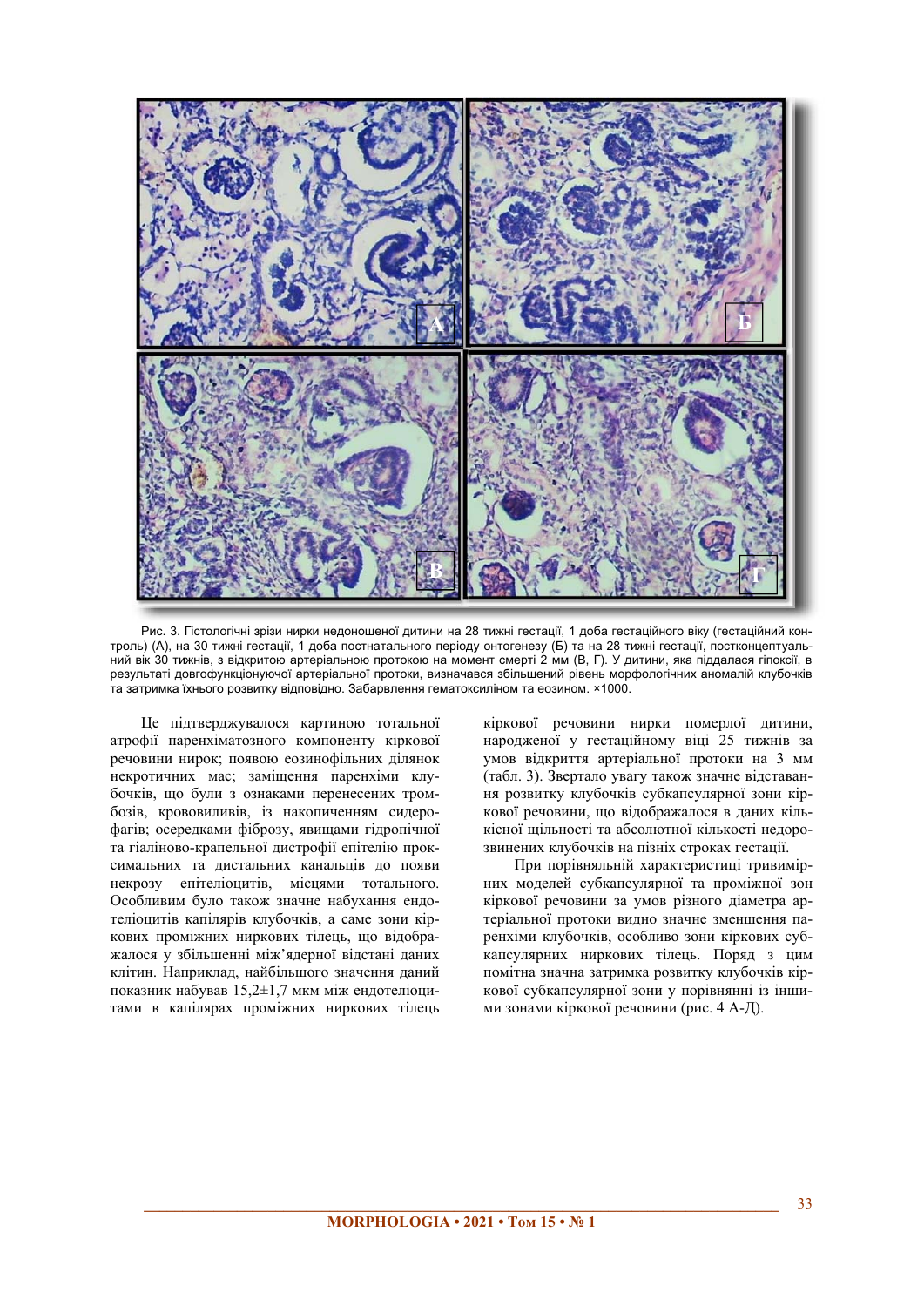# Таблиця 3

Морфологічні параметри нирок, що знаходяться в залежності від строку гестації та наявності ВАП (29-31 тиждень гестації)

|                                                                                              | 29-31            |                 |
|----------------------------------------------------------------------------------------------|------------------|-----------------|
| Морфометричний параметр                                                                      | тиждень гестації |                 |
|                                                                                              | $BA\Pi+$         | $BA\Pi$ -       |
|                                                                                              | $n=5$            | $n=2$           |
| відносна товщина зони кіркових субкапсулярних ниркових тілець %;                             | $11,3\pm1,1*$    | $24\pm2.3*$ †   |
| відносна товщина зони кіркових проміжних ниркових тілець %;                                  | 78,6±7,9*        | $64\pm6.3*$ †   |
| відносна товщина зони юкстамедулярних ниркових тілець %;                                     | $10,1\pm1,1*$    | $12\pm1,2*$ †   |
| абсолютний об'єм зони кіркових субкапсулярних ниркових тілець х $10^5$                       | $8,7\pm0.9*$     | $8,9 \pm 0.9$   |
| $MKM^3$ ;                                                                                    |                  |                 |
| абсолютний об'єм зони кіркових проміжних ниркових тілець х10 <sup>5</sup> мкм <sup>3</sup> ; | $1,1\pm0,1*$     | $1,3\pm0,13*$ † |
| абсолютний об'єм зони юкстамедулярних ниркових тілець х10 <sup>5</sup> мкм <sup>3</sup> ;    | $4,1\pm0,4*$     | $5,1\pm0,5*$ †  |
| абсолютний об'єм строми кіркової речовини нирки х10 <sup>5</sup> мкм <sup>3</sup> ;          | $57 \pm 5.7*$    | $17\pm1,7$ †    |
| абсолютний об'єм паренхіми кіркової речовини нирки х $10^5$ мкм <sup>3</sup> ;               | $25 \pm 2.5^*$   | $54\pm5.3*$ †   |
| між'ядерна відстань ендотеліоцитів капілярів зони кіркових субкапсу-                         | $8,8{\pm}0,8*$   | $6,3\pm0,6*$    |
| лярних ниркових тілець, мкм.                                                                 |                  |                 |
| між'ядерна відстань ендотеліоцитів капілярів зони кіркових проміжних                         | $11,9\pm1,2*$ †  | $9,8 \pm 0,9*$  |
| ниркових тілець, мкм.                                                                        |                  |                 |
| між'ядерна відстань ендотеліоцитів капілярів зони юкстамедулярних                            | $7,4\pm0,8*$     | $6,9\pm0,6*$ †  |
| ниркових тілець, мкм.                                                                        |                  |                 |
| об'ємна щільність паренхіми кіркової речовини нирки %;                                       | $23 \pm 2.3*$    | $68 \pm 6.8*$ † |
| об'ємна щільність строми кіркової речовини нирки %;                                          | $77 + 7,8*$      | $32\pm3,2*$ †   |
| абсолютна кількість недорозвинених клубочків кіркової речовини нир-                          | $317 \pm 31,4*$  | 320±33*         |
| КИ, ШТ.;                                                                                     |                  |                 |
| кількісна щільність недорозвинених клубочків кіркової речовини нирки,                        | $1,1\pm0,1$      | $0,7\pm0,07*$ † |
| $MKM-3$ ;                                                                                    |                  |                 |

Примітка: \*- значуща відмінність від рівня попереднього строку гестації, р<0,05; † - відповідно від  $BAII+$  ra  $BAII-$ , p<0,05.

# Таблиця 4

Морфологічні параметри нирок, що знаходяться в залежності від строку гестації та наявності ВАП (32-35 тиждень гестації)

| $\frac{1}{2}$                                                                             |                 |                  |  |
|-------------------------------------------------------------------------------------------|-----------------|------------------|--|
| Морфометричний параметр                                                                   |                 | $32 - 35$        |  |
|                                                                                           |                 | тиждень гестації |  |
|                                                                                           | $BA\Pi +$       | BAΠ-             |  |
|                                                                                           | $n=4$           | $n=2$            |  |
| відносна товщина зони кіркових субкапсулярних ниркових тілець %;                          | $10 \pm 1,1$    | $10\pm1,0*$      |  |
| відносна товщина зони кіркових проміжних ниркових тілець %;                               | $80 \pm 8.1*$   | $81 \pm 8.0*$    |  |
| відносна товщина зони юкстамедулярних ниркових тілець %;                                  | $10\pm1,1*$     | $10\pm1,1*$      |  |
| абсолютний об'єм зони кіркових субкапсулярних ниркових тілець $x10^5$                     | $8,8 \pm 0.9$   | $8,2{\pm}0,8*$   |  |
| $MKM^3$ ;                                                                                 |                 |                  |  |
| абсолютний об'єм зони кіркових проміжних ниркових тілець х $10^5$ мкм <sup>3</sup> ;      | $1,1\pm0,1*$    | $1,0\pm0,1*$     |  |
| абсолютний об'єм зони юкстамедулярних ниркових тілець х10 <sup>5</sup> мкм <sup>3</sup> ; | $4,5 \pm 0,4*$  | $3,7\pm0,4*$ †   |  |
| абсолютний об'єм строми кіркової речовини нирки х $10^5$ мкм <sup>3</sup> ;               | 78±7,8*†        | $50 \pm 5,0*$    |  |
| абсолютний об'єм паренхіми кіркової речовини нирки х $10^5$ мкм <sup>3</sup> ;            | $56 \pm 5,6*$   | $64\pm6.4*$ †    |  |
| між'ядерна відстань ендотеліоцитів капілярів зони кіркових субкапсуляр-                   | $5,9{\pm}0,6*$  | $9,2\pm0,9*$     |  |
| них ниркових тілець, мкм;                                                                 |                 |                  |  |
| між'ядерна відстань ендотеліоцитів капілярів зони кіркових проміжних                      | $9,1\pm0.9*$    | $13,2\pm1,3*$ †  |  |
| ниркових тілець, мкм;                                                                     |                 |                  |  |
| між'ядерна відстань ендотеліоцитів капілярів зони юкстамедулярних нир-                    | $5,5\pm0,5*$ †  | $5,8 \pm 0.6*$   |  |
| кових тілець, мкм;                                                                        |                 |                  |  |
| об'ємна щільність паренхіми кіркової речовини нирки %;                                    | $41\pm4,1$      | $57\pm5,7*$ †    |  |
| об'ємна щільність строми кіркової речовини нирки %;                                       | 59±5,9*         | $43\pm4.3*$ †    |  |
| абсолютна кількість недорозвинених клубочків кіркової речовини нирки,                     | $124 \pm 12.5*$ | $131\pm 13,2*$ † |  |
| ШТ.;                                                                                      |                 |                  |  |
| кількісна щільність недорозвинених клубочків кіркової речовини нирки,                     | $0,8{\pm}0,08*$ | $0,3\pm0,02*$ †  |  |
| $MKM-3;$                                                                                  |                 |                  |  |

Примітка: така ж як в попередній таблиці.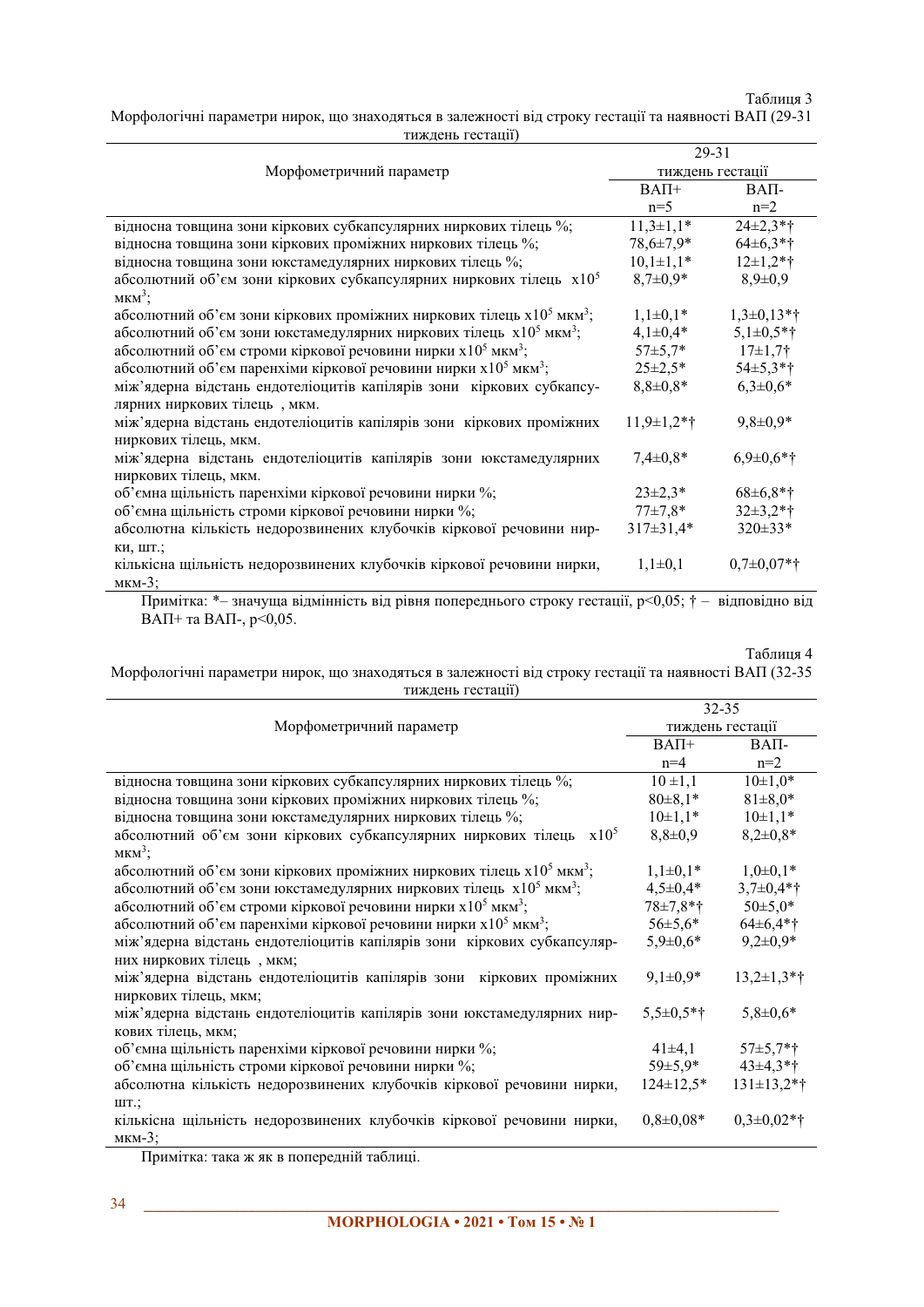

Рис. 4. А, Б – моделі паренхіматозного компартменту кіркової речовини нирок на 30 (A) та 25 (Б) гестаційних термінах розвитку за умов відкритої артеріальної протоки на 2 мм (A) та 3 мм (Б). Жовтий колір – кіркова субкапсулярна зона недорозвинених ниркових тілець, синій колір - кіркові проміжна та юкстамедулярна зони ниркових тілець. В, Г гістологічні зрізи, відповідні моделі А. Д - гістологічний зріз, відповідний моделі Б. Забарвлення гематоксиліном та еозином. А, В, Г - ×1000. Б, Д - ×100.

R. M. Winter з колегами вважають [16], що тубулярна система нирки бере на себе значну компенсаторну шунтуючу роль у разі гемодинамічних змін під час нормального чи аномального нефрогенезу. Порівнюючи дані характеристики тубулярної системи у дітей одного гестаційного віку за умов ВАП з діаметром більше 2 мм з новонародженими, в яких не було ВАП, можна відмітити характерні морфологічні деструктивні зміни проксимального відділу та компенсаторну умовну функціональну активність дистального, як результат перенесеного некрозу нефроцитів. Ядра епітеліоцитів деяких дистальних канальців нагадували лише слабкозабарвлені тіні, що говорить про виснаженість та декомпенсаторну фазу клітинної активності останніх. Тоді як у збережених цитоплазма епітеліальних клітин дистальних трубочок характеризувалася рясно вираженою базофілією та ъ<br>базальною посмугованістю. Кровоносні капіляри, що прилягали до базальної мембрани епітеліоцитів дистального відділу канальців нефронів були з вираженим повнокрів'ям.

В умовах збільшення артеріальної протоки до 3 мм поряд із значним відставанням розвитку клубочків субкапсулярної зони кіркової речови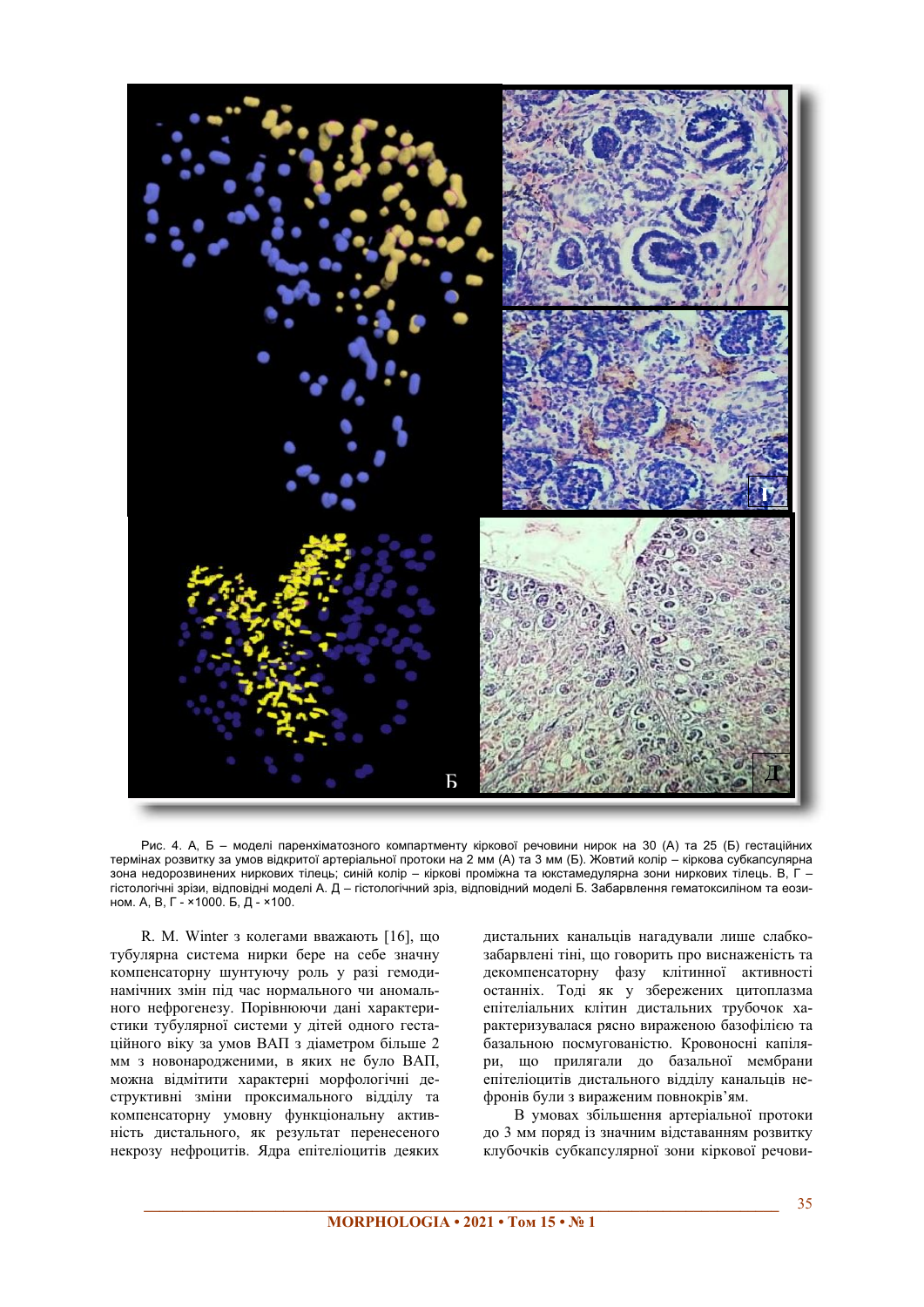ни були помітними зміни епітеліоцитів листальних канальців. Можна було встановити характерне збільшення Індексу Гертвіга, що безумовно вілповілало функціональному колапсу останніх. В противагу перерахованим змінам, епітелій проксимального тубулярного відділу підлягав необоротнім некротичним змінам. Разом із набухання цитоплазми клітин спостерігалася централізація ядерної зони, явища каріорексису, каріопікнозу вплоть до каріолізису, централізація ядерної зони. Значна еозинофілія цитоплазми та досить слабка базофілія ядер епітеліоцитів проксимальних канальців були закономірними ланками деструктивних процесів, що вели до повного некроза останніх.

Отже, можна ототожнити вище перераховане з тим, що формування дистальної та проксимальної тубулярної систем значно відрізняються. Нормальний морфогенез проксимального тубулярного відділу дещо відстає від гістогенезу истального, призводить до зменшення швидкості деструкції останніх за критичних умов. Однак, не можна не встановити, що при досяганні найкритичнішого ступеня встановлених умов (збільшення артеріальної протоки до 3 мм) наступає повна декомпенсація тубулярної ниркової системи, що безпосередньо випливає з морфологічних пошкоджень, які були встановлені під час нашого дослідження. Наші роботи та результати сучасних досліджень впливу фетальних комунікацій на системний кровообіг плода показують, що навантаження на нирку протягом раннього неонатального періоду за умови функціонування ВАП призводить до осередкових незворотніх морфофункціональних змін ниркової паренхіми  $[13]$ .

#### **Висновки**

Зголом можна ліагностувати залежність змін морфогенезу нирок недоношенних новонародженних від діаметру відкритої артеріальної протоки, що розкривається у наступних висновках:

1. За умов вілкритої артеріальної протоки страждала паренхіма нирок, достовірно зменшуючись на 38 % (р<0,05) за рахунок атрофічнонекротичних змін ниркових тілець та осередкового некрозу нефроцитів звивистих канальців. що вказує на обернено-пропорційну залежність між розміром вілкритої артеріальної протоки і кількісними показниками паренхіми.

2. Затримка розвитку клубочків субкапсулярної зони кіркової речовини нирки відзначалася в умовах відкритої артеріальної протоки та відображалася в достовірному зростанні кількісної щільності та абсолютної кількості недорозвинених ниркових тілець на пізніх строках гестації. Станом на 35-у тижні гестації за відкритої артеріальної протоки з діаметром 2 мм кількісна щільність недорозвинених клубочків була на  $0,52$  (p<0,05) більшою, ніж відповідне значення на 34-у тижні гестації. В даних умовах також вілзначалося збільшення осерелків крововиливів у субкапсулярну зону кіркової речовини нирок померлих дітей на 25-у, 26-у, 30-у та 34-у тижнях recramii.

## Перспективи подальших розробок

Визначити особливості морфогенезу нирок в залежності від ступеня бронхолегеневої дисплазії та дихальної недостатності, тому що на сьогодні досить актуальним залишається факт розвитку бронхолегеневої дисплазії в умовах BAΠ.

## **Інформація про конфлікт інтересів**

Потенційних або явних конфліктів інтересів, що пов'язані з цим рукописом, на момент публікації не існує та не передбачається.

# Джерела фінансування

Дослідження проведено в рамках комплексної науково-лослілної роботи «Розробка критеріїв ранньої ліагностики та прогнозування коморбідного ураження нирок у дітей з соматичними та інфекційними захворюваннями» (номер державної реєстрації 0119U100836).

## **Літературні джерела References**

1. Carmody JB, Charlton JR. Short Term Gestation, Long Term Risk: Prematurity and Chronic Kidney Disease. Pediatrics. 2013;131:1168-1179.

2. Sutherland MR, Gubhaju L, Moore L, Alison LK, Jane ED, Rosemary SCH, Wendy EH, John FB, Black MJ. Accelerated Maturation and Abnormal Morphology in the Preterm Neonatal Kidney. JASN. 2011;22(7):1365-1374. DOI: https://doi.org/10.1681/ASN.2010121266

3. Rios DR, Bchattachariya S, Levi F, Mak-Namara PD. Circulatory insufficiency and hypotension, related with a function of the newborn's opened Ductus Arteriosis. Neonatalogy: News. Opinion. Training. 2018;2(20):37-51. Doi:10.24411/2308-2402-2018-00017

4. Gillam-Krakauer M, Reese J. Diagnosis and Management of Patent Ductus Arteriosus. NeoReviews. 2018;19(7):394-e402. Doi:10.1542/neo.19-7e394

5. Rodriguez MM, Gomez AH, Abitbol CL, Chandar JJ, Duara S. Histomorphometric analysis of postnatal glomerulogenesis in extremely preterm infants. Pediatric Developmental Pathology. 2004;7:17-25.

6. Faa G, Gerosa C, Fanni D, Nemolato S, Locci A, Cabras T, Marinelli V, Puddu M, Zaffanello M, Monga G, Fanos V. Marked interindividual variability in renal maturation of preterm infants: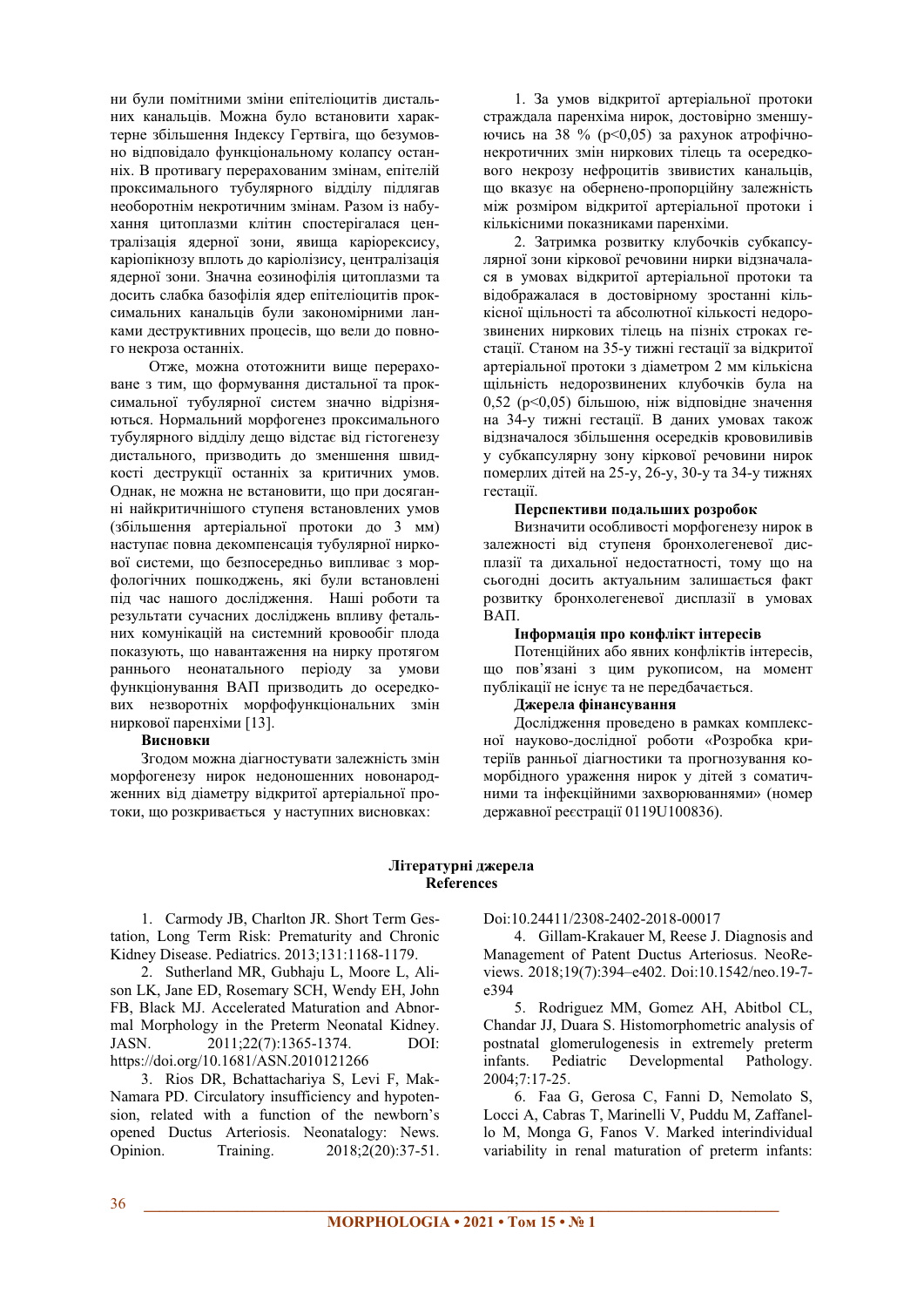Lessons from autopsy. J Matern Fetal Neonatal Med. 2010;23(3):129-133.

7. Huang HP, Tsai IJ, Lai YC, Cheng CH, Tsau YK. Early postnatal renal growth in premature infants. Nephrology. 2007;12:572-575.

8. Gubhaju L, Sutherland MR, Yoder BA, Zulli A, Bertram JF, Black MJ. Is nephrogenesis affected by preterm birth? Studies in a non-human primate model. Am J Physiol Renal Physiol. 2009;297:1668-1677.

9. Kursin LM., Nekludov YuA, Efimov AA [Morphological rating structural changes of human's kidney in the age aspect]. Modern problems of the science and education. 2012;2:13-26. Russian.

10. Tverdokhlib IV [Dimentional reconstruction of the biological objects via computer modeling]. Morphology. 2007;1(1):135-139. Ukrainian.

11. Avtandilov HH, author. Medicinskaya morphometriia. Rukovodstvo. [Medical morpometry. Manuall Moscow: Medcine: 1990. 384 p. Russian.

12. Ansari AR, Bradley RA [Rank-Sum Tests

for Dispersions]. Annals of mathematical statistics. 1960;31(4):1174-1189.

13. Majed B, Bateman DA, Majed LFB, Uy N. Patent ductus arteriosus is associated with acute kidney injury in the preterm infant. Pediatr Nephrol. 2019;34(6):1129-1139. doi: 10.1007/s00467-019- 4194-5. Epub 2019 Jan 31.

14. Velazquez DM, Reidy KJ, Sharma M, Kim M, Vega M, Havranek T, Velazquez DM. The effect of hemodynamically significant patent ductus arteriosus on acute kidney injury and systemic hypertension in extremely low gestational age newborns. J Matern Fetal Neonatal Med. 2019;32(19):3209- 3214. doi: 10.1080/14767058.2018.1460349.

15. Capozzi G, Santoro G. Patent ductus arteriosus: patho-physiology, hemodynamic effects and clinical complications. J Matern Fetal Neonatal Med. 2011:24(1):6-15. doi: 10.3109/14767058.2011.607564.

16. Winter RM, Wigglesworth JS. Unusual association of cerebral and renal abnormalities. Clin Dysmorphol. 1993;2(1):5-71.

Борисова Т.П., Тверлохліб І.В., Оболонська О.Ю., Короленко Г.С., Ляговець К.І., Сурков Л.М., **Усенко Т.В. Морфологічна характеристика нирок у недоношених новонароджених з відкритою** артеріально протокою (за даними аутопсій).

РЕФЕРАТ. Актуальність. Нирка, з властивим для неї триваючим нефрогенезом, максимально вразлива до гемодинамічних змін, що супроводжують природній перехід до позаутробного кровообігу. Фетальні комунікації такі як артеріальна протока приймають безпосередню участь у шунтуванні крові з аорти в легеневу артерію. Посилення шунтування крові призводить до гіпоперфузії з відповідними проявами гіпоксії, яка впливає на розвиток різних органів для яких характерно пролонгований морфогенез. Мета. Визначити особливості постнатального морфогенезу нирок у недоношених новонароджених строком гестації від 25 до 35 тижнів на фоні відкритої артеріальної протоки. Методи. Для дослідження було використано аутопсійний матеріал нирок 21 передчасно народженого новонародженого. Проведена станлартна гістологічна обробка матеріалу. Зрізи після фарбування гематоксиліном та еозином пілвергалися подальшому гістологічному, морфометричному, біометричному аналізам та тривимірному комп'ютерному моделюванню фрагментів нирок. Результати. Проведене нами дослідження дозволило виявити обернену пропорційну залежність об'єму функціональної паренхіми нирок від ширини діаметра відкритої артеріальної протоки. Чим ширший діаметр протоки, тим менший показник об'єму функціональної паренхіми в зв'язку з атрофічно-некротичними змінами протягом останніх стадій гломеруло- та тубулогенезу, у супроводі змін показника кількісної щільності ниркових тілець на різних етапах розвитку у трьох гермінативних шарах кіркової речовини нирок. **Підсумок**. Особливо визначалася затримка розвитку клубочків субкапсулярної зони кіркової речовини в умовах відкритої артеріальної протоки.

Ключові слова: морфогенез нирок, недоношені новонароджені, відкрита артеріальна протока.

# Борисова Т.П., Тверлохлеб И.В., Оболонская О.Ю., Короленко А.С., Ляговец Е.И., Сурков Д.Н., Усенко Т.В. Морфологическая характеристика почек у недоношенных новорожденных с открытым артериальным протоком (по данным аутопсий).

РЕФЕРАТ. Актуальность. Почка, с свойственным ей пролонгированным нефрогенезом максимально уязвима к гемодинамическим изменениям, которые сопровождают естественный переход к внеутробному кровообращению. Фетальные коммуникации такие, как артериальный проток, принимают непосредственное участие в шунтировании крови из аорты в легочную артерию системного кровотока. Усиление шунтирования крови в свою очередь приводит к гипоперфузии с соответствующими проявлениями гипоксии, влияющей на развитие различных органов и систем органов для которых характерен пролонгированный морфогенез. Цель. Определить особенности постнатального морфогенеза почек у нелоношенных новорожденных на сроке гестации от 25 ло 35 нелель на фоне открытого артериального протока. **Метолы.** Лля исслелования было использовано аутопсийный материал почек 21 нелоношенного